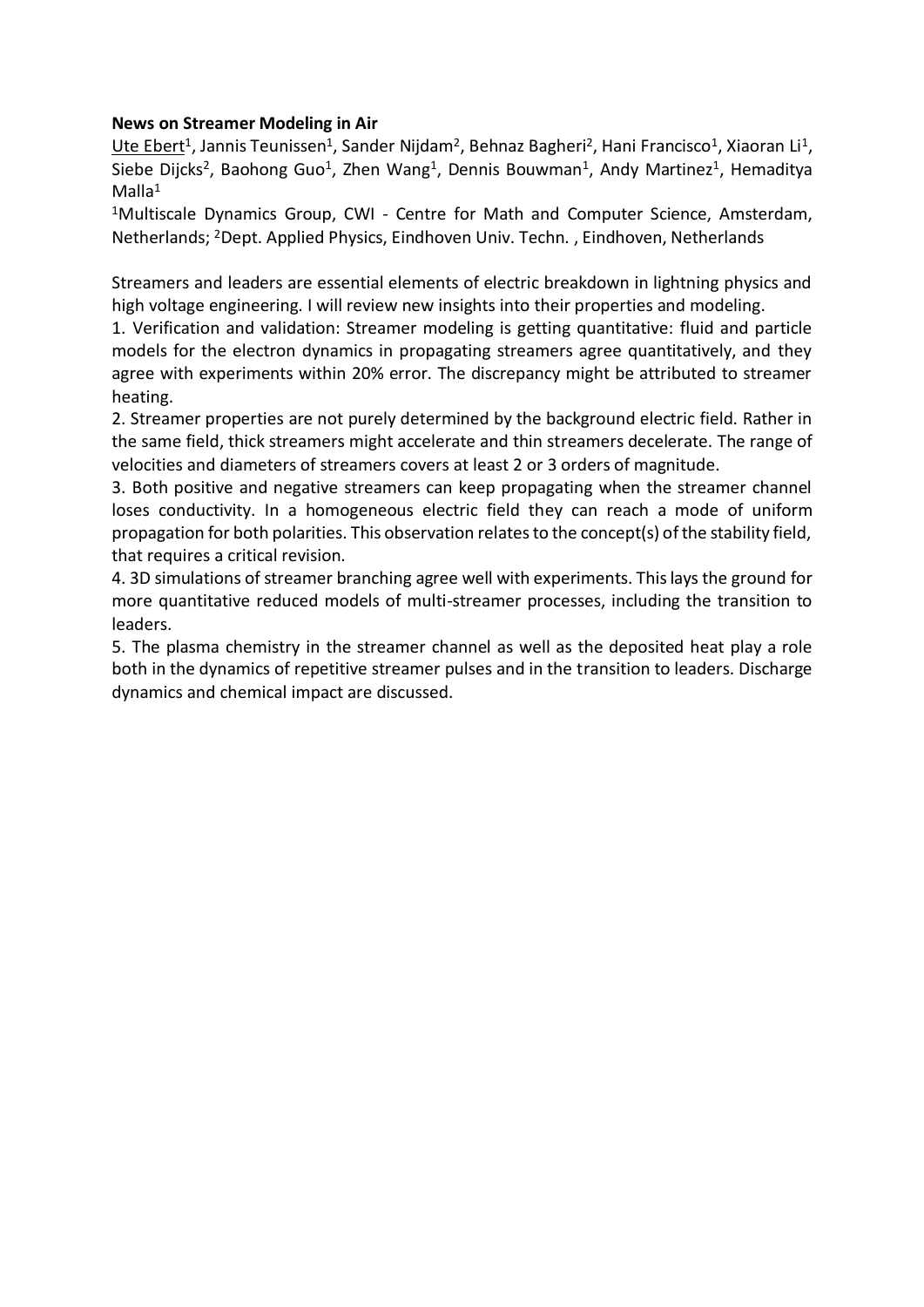## **Source Mapping and Quantitative Measurements with Broadband VHF Lightning Interferometry**

<u>Steven Cummer</u><sup>1</sup>, Yunjiao Pu<sup>1</sup>, Anjing Huang<sup>1</sup>, Fanchao Lyu<sup>2</sup>

<sup>1</sup>Electrical and Computer Engineering, Duke University, Durham, NC, United States of America; <sup>2</sup>Nanjing Joint Institute for Atmospheric Sciences, Chinese Academy of Meteorological Sciences, Nanjing, China

Lightning is a powerful broadband radio emitter.Low frequency emissions (below approximately 100 kHz) are produced mainly by powerful lightning processes, such as cloudto-ground strokes, and can be measured from hundreds to many thousands of km distant from the lightning itself.These signals form the basis for many lightning detection and geolocation networks.But some lightning processes also emit strongly at much higher frequencies, to at least several hundred MHz, and these processes are much smaller in spatial scale.This enables fast detailed imaging of lightning channel and flash development through interferometric imaging of the VHF radio emissions, a concept that has been developed and implemented by numerous research groups.Over the past 5 years, we have developed and improved a broadband VHF interferometer by adding long baselines, expanding the range of frequencies and bandwidth, and integrating those measurements with simultaneous VLF, LF, and ultrabroadband VHF-UHF (1–750 MHz) recordings.These additional capabilities enable us to achieve higher space and time resolution imaging, compute 3D source locations, explore the relationship between streamer activity (VHF) and current flow (LF), and also quantitatively measure the electric field in VHF-radiating streamer zones.We will describe and summarize our recent and new findings in these areas and thus provide new insight into the spatial structure and temporal development of lightning flashes.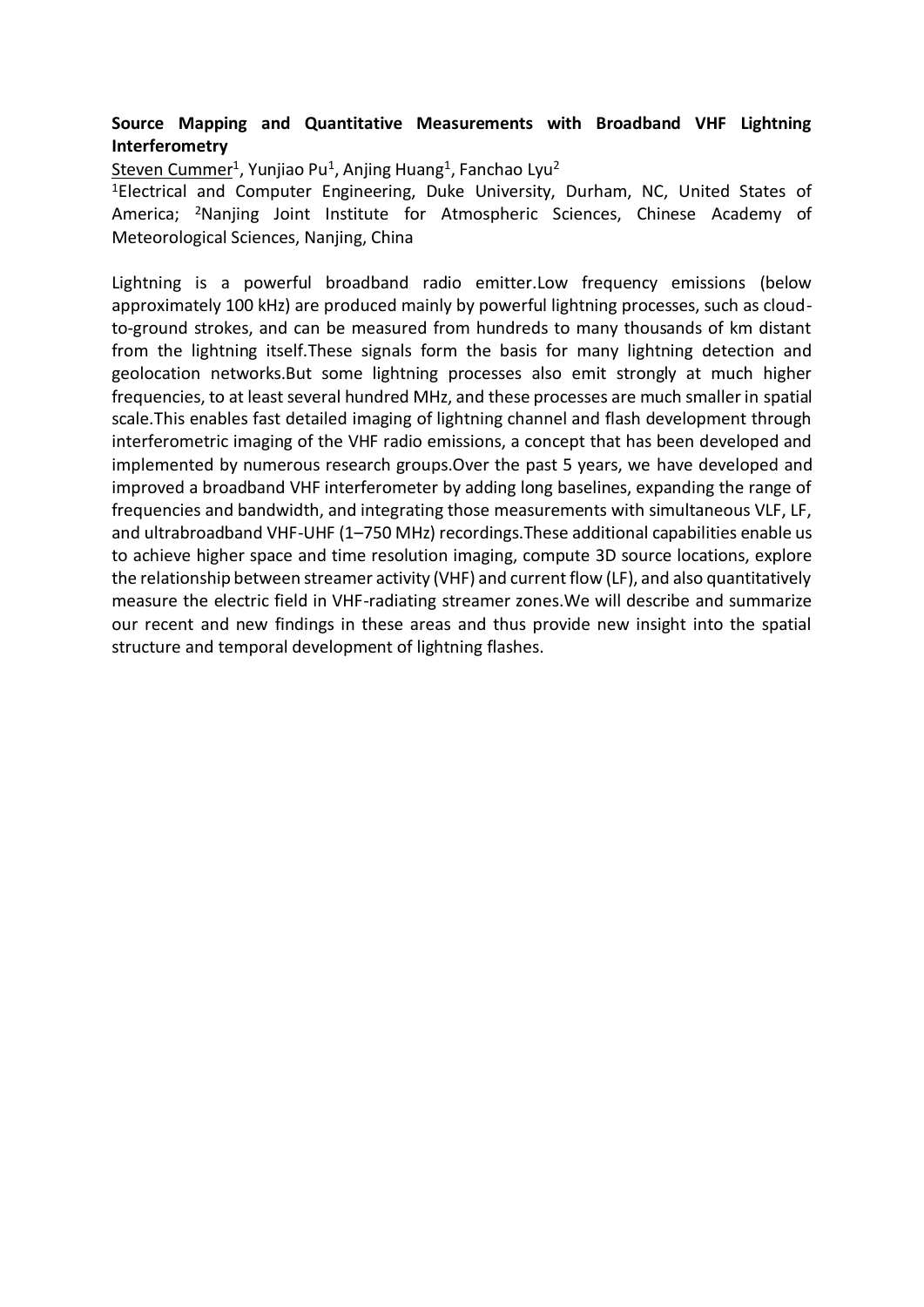### **Close View of Downward Negative and Upward Positive Leader Connection in Two Cloudto-ground Lightning Flashes**

Marcelo M F Saba<sup>1</sup>, Marcelo Saba<sup>1</sup>, Diego Rhamon Reis da Silva<sup>1</sup> <sup>1</sup>DISSM, INPE - National Institute for Space Research, S. Jose dos Campos, Brazil

The attachment process of a lightning flash to a structure on the ground is one of the most important and difficult topics in the research of lightning physics. Any progress in its understanding contributes to the understanding and improvement of lightning protection. On the other hand, as the attachment process occurs only in the last millisecond before the return stroke, its observation is extremely difficult.

This work describes the attachment process of two cloud-to-ground flashes that occurred close to a high-speed camera working at 40,000 frames per second. The proximity of the attachment allowed the observation of details of the negative downward leader and of the positive upward connecting and positive unconnected leaders.

We will present some characteristics such as length and speed of the leaders, the transition from corona brush to streamers in upward positive leaders, as well as the shape and dimensions of these discharges and their relation to space stem leaders.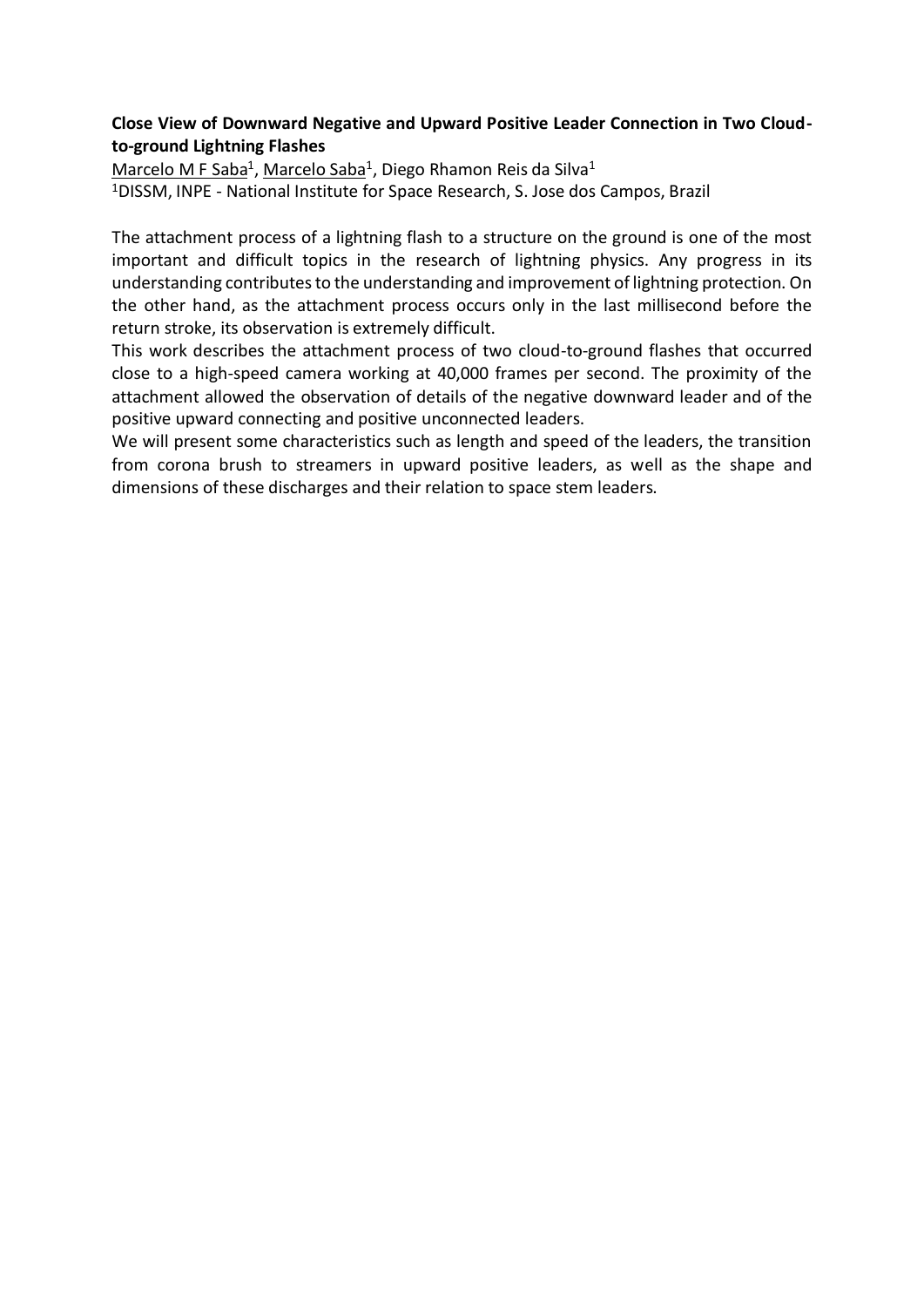# **Asymmetric Behavior of Positive and Negative Upward Lightning Leaders in Triggered Lightning**

Caitano Da Silva<sup>1</sup>, William Winn<sup>1</sup>, Michael Taylor<sup>1</sup>, R. Stetson Reger<sup>1</sup>, John Pantuso<sup>1</sup>, Jacob Wemhoner<sup>1</sup>, Graydon Aulich<sup>2</sup>, Steven Hunyady<sup>2</sup>, Richard Sonnenfeld<sup>1</sup>, Paul Krehbiel<sup>1</sup>, Kenneth Eack<sup>3</sup>, Harald Edens<sup>4</sup>

<sup>1</sup>Department of Physics & Langmuir Lab, New Mexico Tech, Socorro, United States of America; <sup>2</sup>Langmuir Lab, New Mexico Tech, Socorro, United States of America; <sup>3</sup>ISR-2, Los Alamos National Lab, Los Alamos, United States of America; <sup>4</sup>ISR-2, Los Alamos National Lab, Socorro, United States of America

Polarity asymmetry in the development of positive and negative lightning leaders is a central question in atmospheric electricity. It is also the likely root cause of all other asymmetries between positive and negative lightning flashes, including the ones regarding: occurrence rates, stroke multiplicity, presence of continuing current, recoil activity, VHF power spectrum, leader velocities, and emission of energetic radiation. In the present work, we highlight the contrasting differences between two rocket-triggered lightning flashes, one of each polarity. The two flashes were recorded at the Langmuir Lab mountain-top facility in central New Mexico, USA, in the Summers of 2012 and 2014. These two flashes were handpicked for potentially being the two simplest triggered flashes (of each polarity) that have ever been recorded with a high-precision 3D VHF lightning mapping array (LMA). In these two flashes the VHF sources were simultaneously located by up to 23 different LMA stations around Langmuir Lab. By "simplest flash" we mean with the simplest spatial structure. Each of the two flashes developed vertically upwards from the rocket-wire system and branched predominantly in only two directions, with leaders propagating horizontally in opposite directions. Each horizontal leader also developed smaller lateral branches, but the dominant LMA source activity formed a simple spatial structure, resembling a capital letter T. Despite the similar qualitative shape, the corresponding temporal dynamics of current transferred to ground is completely different. The upward positive leader exhibits the typical initial continuous current stage followed by multiple return strokes (the latter stage resembling a natural negative cloud-to-ground flash), while the negative upward lightning leader development is by itself the entire flash. The measured current waveforms serve as input in a computer model that simulates the lightning channel plasma, allowing us to correlate key channel properties, such as resistance, luminosity, and dissipated energy, to the overall growth of the lightning-leader network [see da Silva et al., JGRA, 2019, doi: 10.1029/2019JD030693]. In future studies, these two flashes are ideal candidates to serve as ground truth for the validation of lightning-leader models that can capture their asymmetric behavior.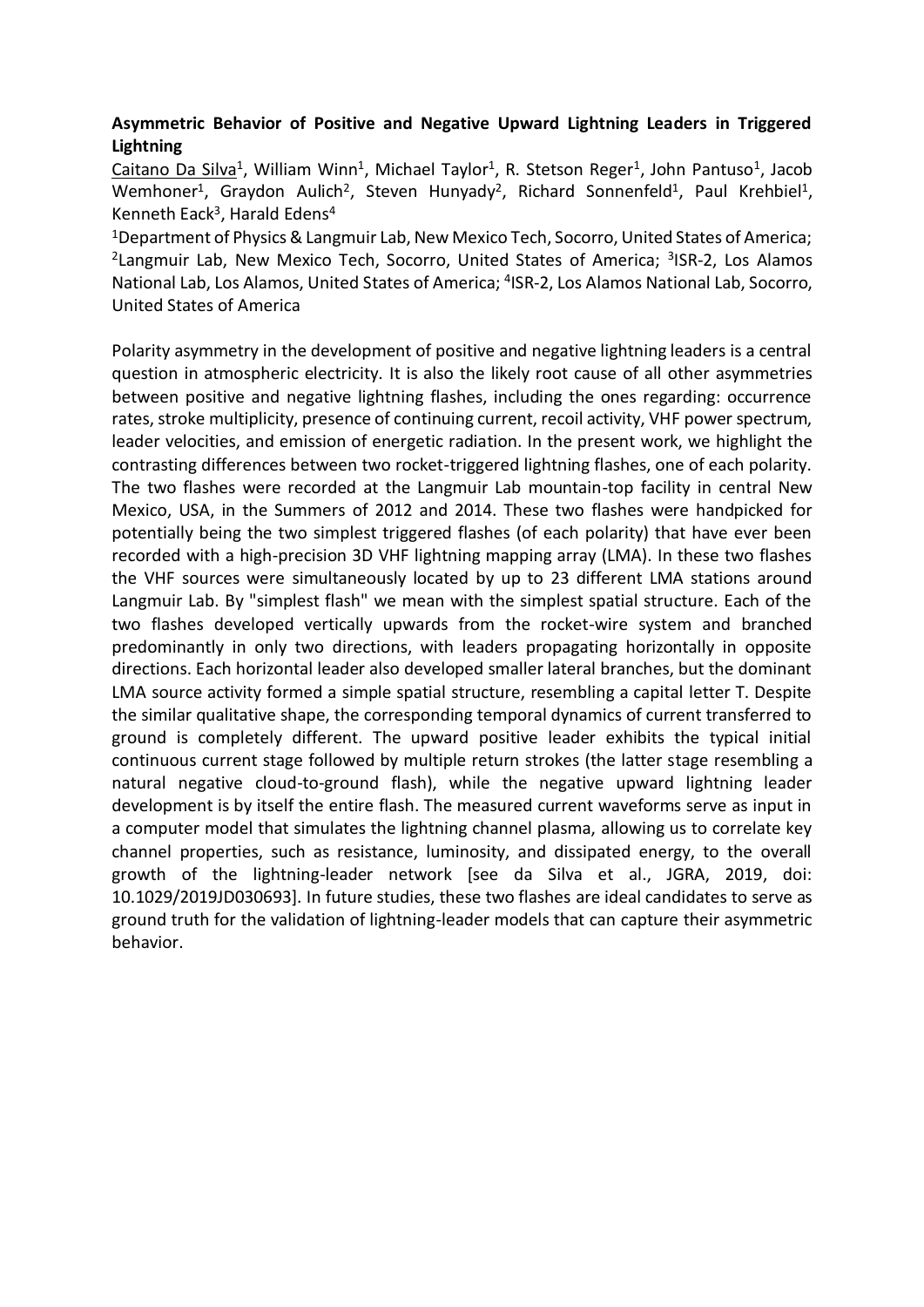### **Analysis of GLM Detections of Lightning Flashes to Tall Towers**

<u>Joan Montanya</u><sup>1</sup>, Carlos Morales<sup>2</sup>, Marcelo Saba<sup>3</sup>, Silverio Visacro<sup>4</sup>, Jesus A. López<sup>1</sup>, Nicolau Pineda<sup>5</sup>, Oscar Van der Velde<sup>1</sup>

<sup>1</sup>Electrical Engineering, Polytechnic University of Catalonia, Terrassa/Barcelona, Spain; <sup>2</sup>Electrical Engineering, Universidade de São Paulo, São Paulo, Brazil; <sup>3</sup>Instituto Nacional de Pesquisas Espaciais, Instituto Nacional de Pesquisas Espaciais, São Paulo, Brazil; <sup>4</sup>LRC-Graduate Program in Electrical Engineering, Federal University of Minas Gerais , Belo Horizonte, Brazil; <sup>5</sup>Remote Sensing, Servei Meteorologic de Catalunya, Barcelona, Spain

Nowadays, optical lightning detections from space are available from different sources (e.g., ISS-LIS, GLM, FY-4A, and ASIM). In the majority of the cases, these imagers provide optical detections of the light escaping from the clouds emitted by lightning channels. Considering the total lightning nature of these detections is interesting to investigate the particular case of lightning flashestotall structures. This work investigates several detections of lightning flashes from space that occurred to tall towers.

Space-based data is provided by the Geostationary Lightning Mapper (GLM) In 2017, GLM was the first operational lightning imager in a geostationary orbit observing the Americas (e.g. Goodman et al. 2013). Currently, GLM has two instruments, one onboard the GOES 16 satellite (GOES-East at 75.2° W) and one on the GOES 17 satellite (GOES-West at 137.2° W), extending the coverage to include a large portion of the Atlantic and the Pacific oceans. GLM provides continuous observations with a time resolution of 2 ms with ~8 km spatial resolution at nadir (GOES-R Algorithm Working Group and GOES-R Series Program, 2018)

The first group of flashes involves the Morro do Cachimbo's instrumented tower (Visacro et al. 2004, 2012, 2017). Four return strokes were measured in one of the flashes with peak currents of -28 kA, -21 kA, -28 kA, and -14 kA, respectively. In that case, GLM detected the three subsequent strokes of the flash. The first stroke was not reported in the L2 data, probably because the flash initiated lower in the cloud. After the first stroke, lightning leaders mighthave had reachedhigher altitudes. No relation between the amplitudes of the peak currents and optical energy is found.

The second group of flashes occurred at the Pico do Jaraguá towers (Schumann et al., 2019) in Sao Paulo (Brazil). For these towers, high-speed video recordings are available. The cases discussed in this work present similar features where upward flashes are initiated from one or two towers as a response to a nearby positive cloud-to-ground (+CG) stroke. Upward leaders from the towers initiate just after the +CG strokes or during the following continuing currents. The results of this investigation can be helpful to identify the situations of lightning to tall towers such as wind turbines.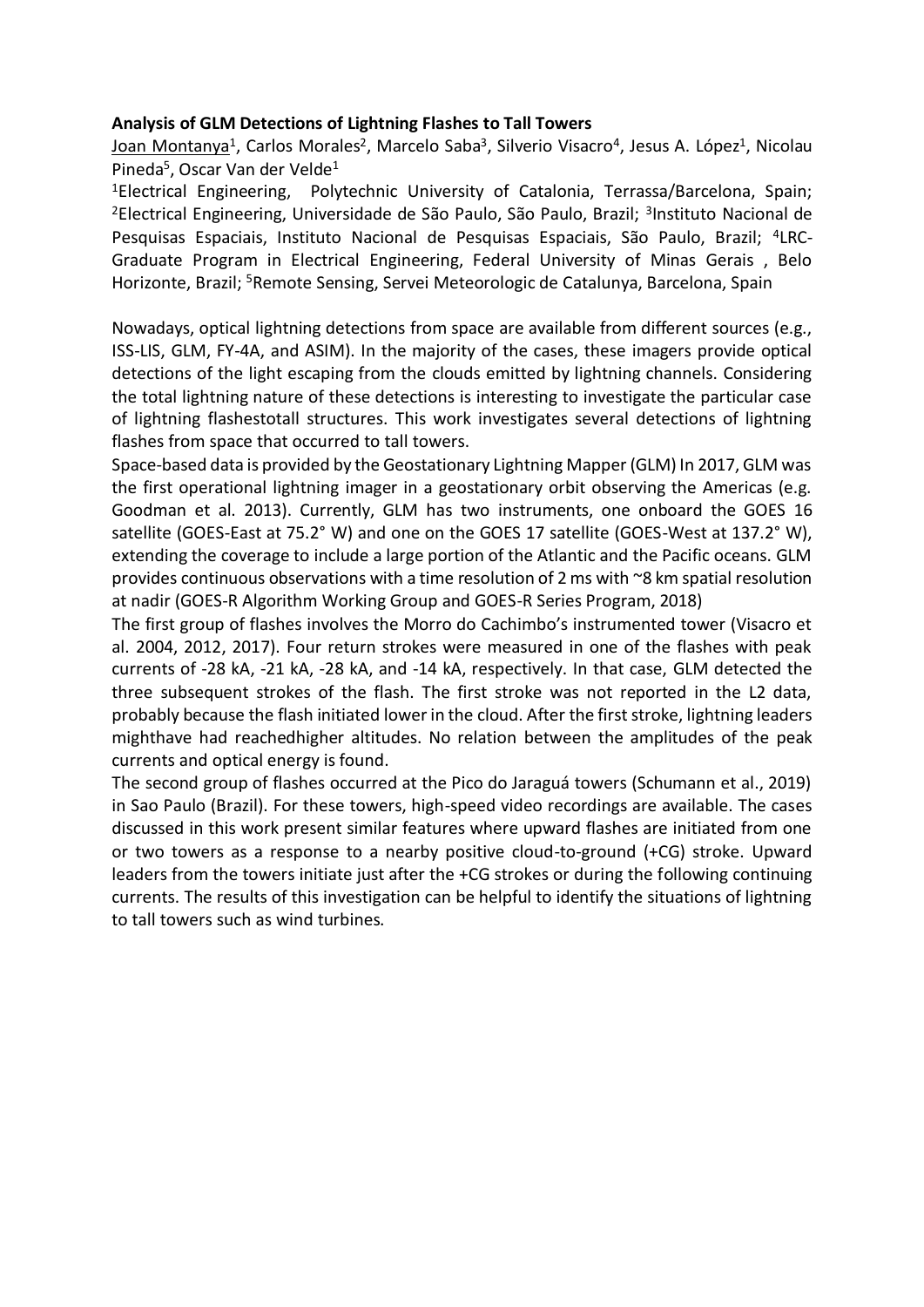# **A Self-consistent Lightning Return Stroke Model Capable of Predicting the Effect of the Ground Conductivity and the Current Reflection at the Strike Point on the Lightning Currents and Electromagnetic Fields**

Vernon Cooray<sup>1</sup>, Marcos Rubinstein, Marcos Rubinstein<sup>2</sup>, Farhad Rachidi<sup>3</sup>

<sup>1</sup>Department of Electrical Engineering, Uppsala University,, Uppsala, Sweden; <sup>2</sup>HEIG-VD, University of Applied Sciences of Western Switzerland, Yverdon-les-Bains, Switzerland; <sup>3</sup>Electromagnetic Compatibility Laboratory, Swiss Federal Institute of Technology (EPFL), Lausanne, Switzerland

*Abstract*: Several ideas that could be implemented in return stroke models to investigate the effect of the ground conductivity at the strike point on the return stroke current characteristics and the effects of current reflection at ground level on return stroke electromagnetic fields had been proposed by Cooray and Rakov [1]. In this paper, these theories are extended and implemented to create a full-fledged lightning return stroke model to investigate both the effect of the ground conductivity at the strike point and the current reflection on the source electromagnetic fields generated by return strokes. The source electromagnetic fields are the electromagnetic fields generated by lightning flashes measured in such a way that they are not distorted by propagation effects. In addition to providing electromagnetic fields generated by the dart leader-return stroke process, the model can be used to investigate how the source electromagnetic fields are influenced by the ground conductivity at the strike point. The possibility to include the current reflection at ground level is also included in the model.

The results show that the ground conductivity at the strike point does not influence the peak of the current or the peak of the radiation field significantly for ground conductivities higher than about 0.001 S/m. However, with decreasing conductivity, the peak electric field starts to decrease. On the other hand, the application of the same theory but dimensioned for small sparks shows that even the variations in the conductivity of sea water (i.e., from 1 S/m to 10 S/m) can influence the peak current.

In contrast to the lightning current, the time derivative of the lightning current and the electric field of lightning flashes striking a poorly conducting ground are much smaller than the ones striking a good conducting ground. The results agree with the inference made by German scientists that the lightning flashes striking poorly conducting ground could not generate source electromagnetic fields with derivatives as large as the lightning flashes in maritime conditions in Florida [2].

The inclusion of the current reflection at ground level influences significantly the saturation of the close electric fields. The current reflection gives rise also to residual electric fields, a difference in the field levels generated by the dart leader and the return stroke. The residual field decreases as the fraction of the reflected current decreases.

*[1] Cooray, V. and V. Rakov, Engineering lightning return stroke models incorporating current reflection from ground and finitely conducting ground effects, IEEE Trans. Electromagnetic Compatibility, vol. 53, pp. 773 – 781, 2011.* 

*[2] Rakov, V. A., V. Kodali, D. E. Crawford, J. Schoene, M. A. Uman, K. J. Rambo, and G. H. Schnetzer (2005), Close electricfield signatures of dart leader/return stroke sequences in rocket-triggered lightning showing residual fields, J. Geophys. Res., 110,D07205, doi:10.1029/2004JD005417.*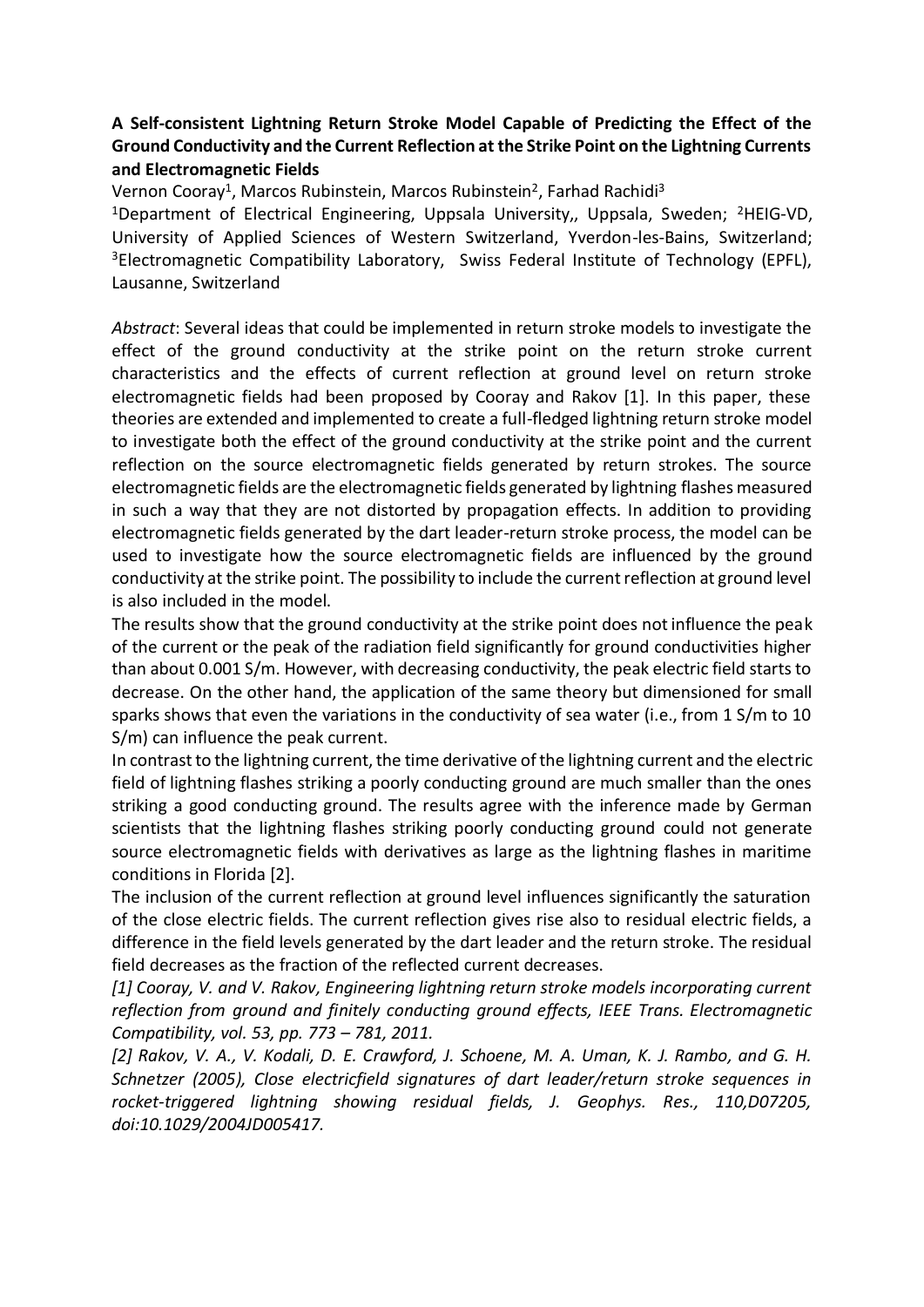# **X-rays Associated With Stepping of the Dart Leader in Upward Negative Lightning Discharges at the Säntis Tower: Preliminary Results**

Antonio Sunjerga<sup>1</sup>, Pasan Hettiarachchi<sup>2</sup>, Mark Stanley<sup>3</sup>, Vernon Cooray<sup>4</sup>, David Smith<sup>5</sup>, Jeffrey Chaffin<sup>5</sup>, John Ortberg<sup>6</sup>, Marcos Rubinstein<sup>1</sup>, Farhad Rachidi<sup>7</sup>

<sup>1</sup>Lightning, University of Applied Sciences of Western Switzerland, Yverdon-les-Bains, Switzerland; <sup>2</sup>EMC, Uppsala University, Uppsala, Sweden; <sup>3</sup>Lightning, New Mexico Tech, Socorro, United States of America; <sup>4</sup>Lightning, Uppsala University, Uppsala , Sweden; <sup>5</sup>Physics, University of California, Santa Cruz, Santa Cruz, United States of America; <sup>6</sup>EMC, University of California, Santa Cruz, Santa Cruz, United States of America; <sup>7</sup>EMC, EPFL, Lausanne, Switzerland

X-rays have been observed in downward could-to-ground lightning and in rocket-triggered lightning [1-3]. Relatively low energy X-rays associated with upward lightning were observed for the first time at the Gaisberg Tower in Austria [4], where only three out of 155 dart leader processes were accompanied by X-rays. Since then, X-rays with much higher energies and incidence have been observed at the Säntis Tower in 2020 [5]. Here, we report new X-ray data from the Säntis Tower dating from the Summer of 2021. For the first time, we report simultaneous observations of subsets of the following measurement quantities: X-rays, channel-base currents, electric fields, high-speed camera images, and interferometer VHF source location data in upward lightning.

The observations were made on eight negative flashes. We observed that all eight flashes had at least one X-ray emission associated with the dart leader phase. Only one of the flashes included data from a high-speed camera.

The dataset contains observations of X-rays prior to return strokes. These typically consist of lower energy X-rays of some tens and hundreds of keV, followed by a rapid increase to values exceeding 1 MeV during the final jump phase. We observed in some of the events that electric field stepping occurs at the moment of X-ray detection, suggesting that the X-rays are generated during the stepping of the dart leader.

This is the first observation of high energy X-rays associated with upward lightning that includes simultaneous observations of electric fields, currents, interferometer source mapping data, and high-speed camera images. For the first time in the case of upward lightning, these X-rays are shown to be associated with stepping in the dart leader by means of electric field observations, similar to previous observations in downward cloud to ground lightning [6].

[1] Moore, C. B., Eack, K. B., Aulich, G. D., & Rison, W. (2001). Energetic radiation associated with lightning stepped-leaders. Geophysical Research Letters, 28(11), 2141–2144. https://doi.org/10.1029/2001gl013140

[2] Dwyer, J. R. (2003). Energetic Radiation Produced During Rocket-Triggered Lightning. Science, 299(5607), 694–697. https://doi.org/10.1126/science.1078940

[3] Bowers, G. S., Smith, D. M., Martinez-McKinney, G. F., Kamogawa, M., Cummer, S. A., Dwyer, J. R., Wang, D., Stock, M., & Kawasaki, Z. (2017). Gamma Ray Signatures of Neutrons From a Terrestrial Gamma Ray Flash. Geophysical Research Letters, 44(19). https://doi.org/10.1002/2017gl075071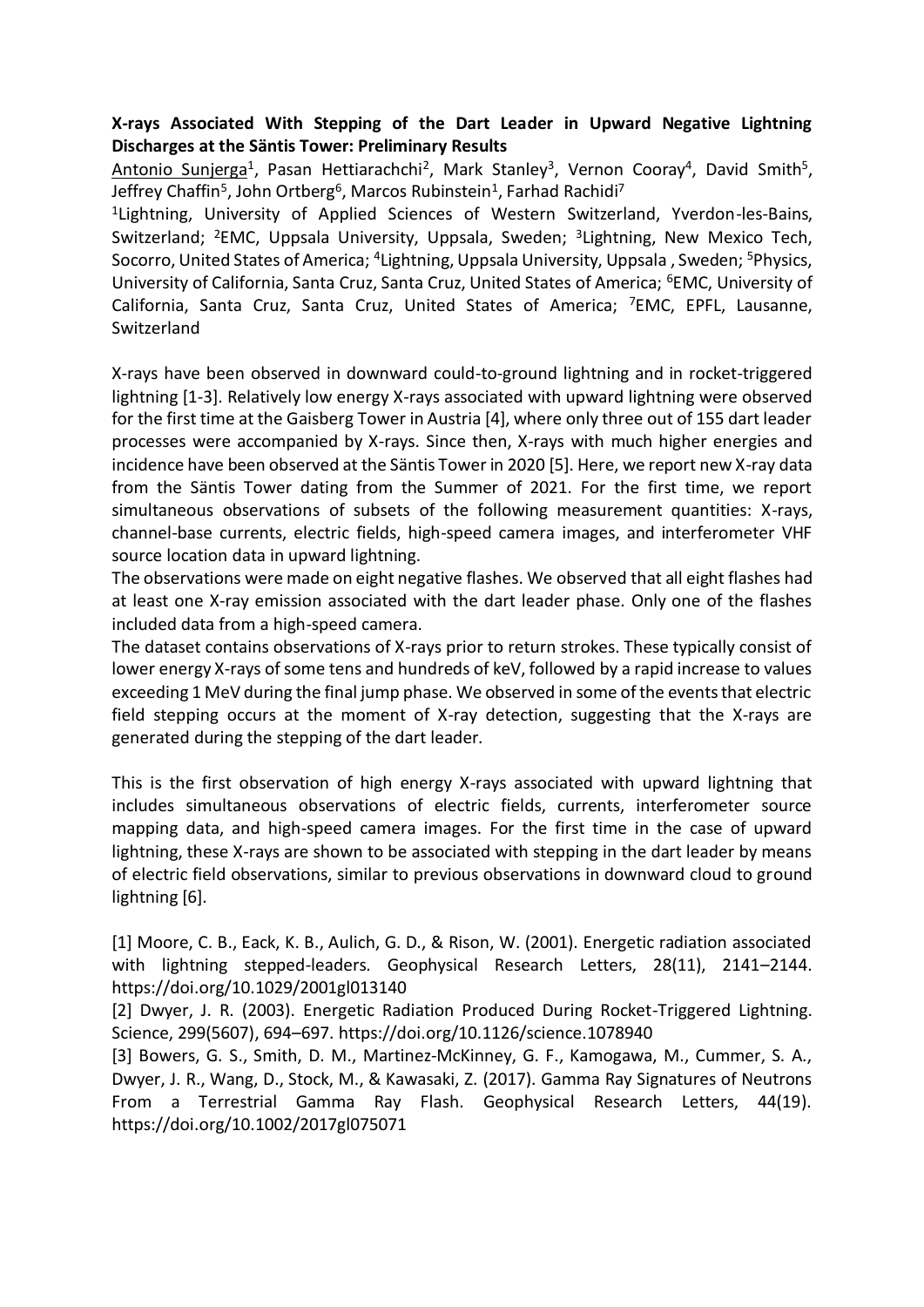[4] Hettiarachchi, P., Cooray, V., Diendorfer, G., Pichler, H., Dwyer, J., & Rahman, M. (2018). X-ray Observations at Gaisberg Tower. Atmosphere, 9(1), 20. https://doi.org/10.3390/atmos9010020

[5] Sunjerga, A., Hettiarachchi, P., Smith, D., Rubinstein, M., Cooray, V., Azadifar, M., Mostajabi, A., & Rachidi, F. (2021). X-rays observations at the Santis Tower: Preliminary results. Copernicus GmbH. https://doi.org/10.5194/egusphere-egu21-9586

[6] Dwyer, J. R. (2005). X-ray bursts associated with leader steps in cloud-to-ground lightning. In Geophysical Research Letters (Vol. 32, Issue 1). American Geophysical Union (AGU). https://doi.org/10.1029/2004gl021782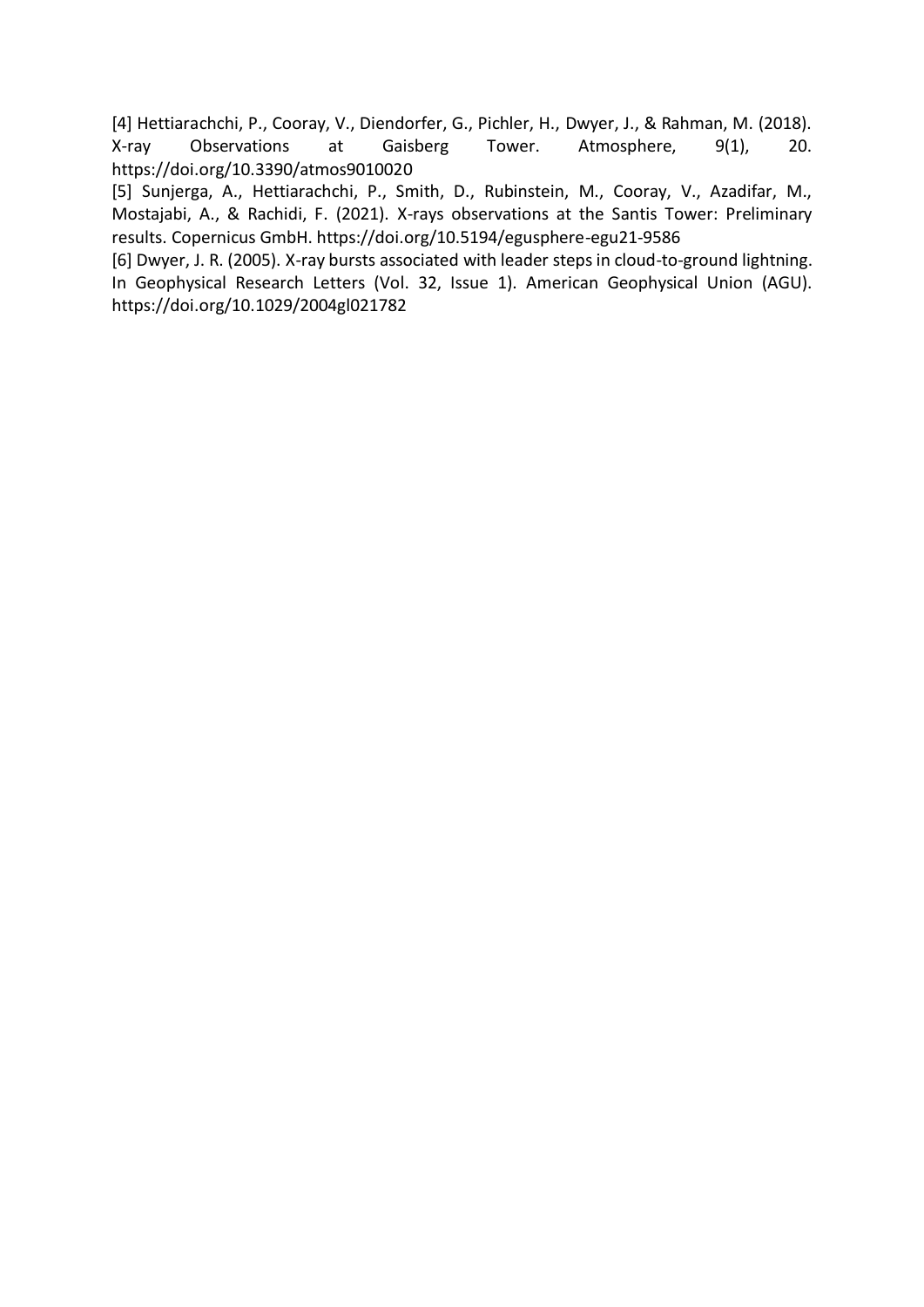# **Lightning Initiation Scenario: From Electron Avalanches to a Self-propagating Hot Channel Segment**

# Dmitry Iudin<sup>1</sup>, Vladimir Rakov<sup>2</sup>, Artem Syssoev<sup>3</sup>

<sup>1</sup>Medical biophysics, Privolzhsky Research Medical University, City: Nizhny Novgorod, Russia; <sup>2</sup>Department of Electrical and Computer Engineering, University of Florida, Gainesville, FL, United States of America; <sup>3</sup>Department: Geophysical Research, Institution: Institute of Applied Physics RAS, City: Nizhny Novgorod, Russia

Maximum electric fields typically measured in thunderclouds is notably lower than the expected conventional breakdown field. Here, we report scenario [1,2] that represented the lightning initiation as a sequence of two transitions of discharge activity to progressively larger spatial scales: the first one is from small scale avalanches to intermediate-scale streamers; and the second one is from streamers to the lightning seed. We postulate the existence of ion production centers in the cloud, whose occurrence is caused by electric field bursts accompanying hydrometeor collisions (or near collisions) in the turbulent thundercloud environment. When a new ion production center is created inside (fully or partially) the residual ion spot left behind by a previously established center, there is a cumulative effect in the increasing of ion concentration. As a result, the essentially non-conducting thundercloud becomes seeded by elevated ion-conductivity regions (EICRs) with spatial extent of 0.1–1 m and a lifetime of 1–10 s. The electric field on the surface of an EICR (due to its conductivity being at least 4 orders of magnitude higher than ambient) is a factor of ≥3 higher than ambient. For a maximum ambient electric field of 100 kV/m typically measured in thunderclouds, such field enhancement is sufficient for initiation of positive streamers and their propagation over distances of the order of decimeters, and this will be happening naturally, without any external agents (e.g., super energetic cosmic ray particles) or extraordinary in-cloud conditions, such as very high potential differences or very large hydrometeors. Provided that each EICR generates at least one streamer during its lifetime, the streamers will form a 3D network, some parts of which will contain hot channel segments created via the cumulative heating and/or thermal-ionizational instability. These hot channel segments will polarize, interact with each other, and cluster, forming longer conducting structures in the cloud. When the ambient potential difference bridged by such a conducting structure exceeds 3 MV or so, it is assumed that the lightning seed, capable of self-sustained bidirectional extension, is formed.

1. Iudin, D. I., Rakov, V. A., Syssoev, A. A., Bulatov, A. A. & Hayakawa, M. Formation of decimeter-scale, long-lived elevated ionic conductivity regions in thunderclouds. NPJ Clim. Atmos. Sci. 2, 46. https:// doi. org/ 10. 1038/ s41612- 019- 0102-8 (2019).

2. Iudin, D.I., Rakov, V.A., Syssoev, A.A., A. A. Bulatov, Hayakawa M. From decimeter-scale elevated ionic conductivity regions in the cloud to lightning initiation. Nature Sci. Rep., 11, 18016, doi:10.1038/s41598-021-97321-4 (2021).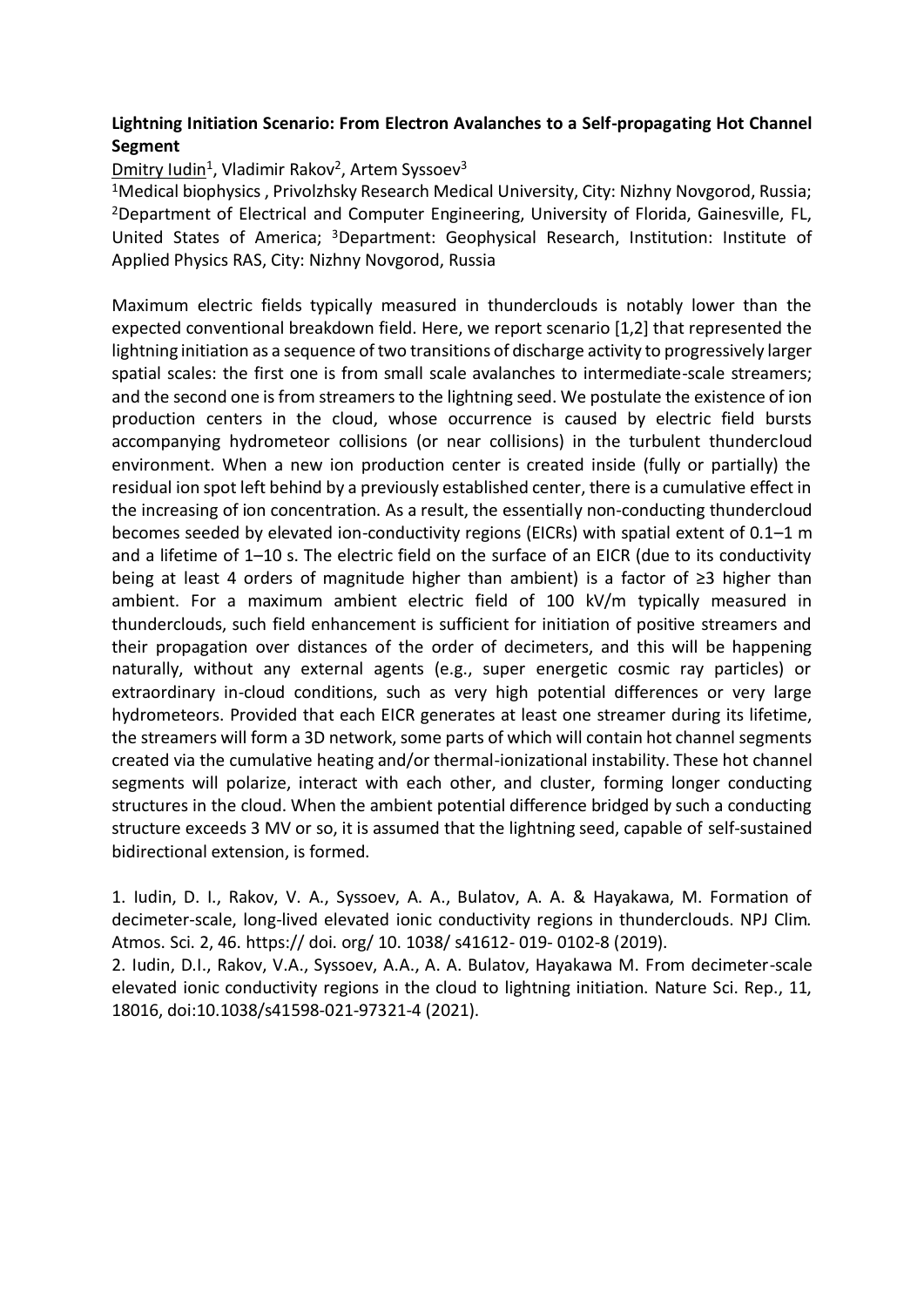### **Unusual Plasma Formations Produced by Positive Streamers Entering the Cloud of Negatively Charged Water Droplets**

Alexander Kostinskiy<sup>1</sup>, Nikolay Bogatov<sup>2</sup>, Vladimir Syssoev<sup>3</sup>, Evgeniy Mareev<sup>2</sup>, Michael Andreev<sup>4</sup>, Marat Bulatov<sup>3</sup>, Dmitriy Sukharevsky<sup>3</sup>, Vladimir Rakov<sup>5</sup>

<sup>1</sup>Moscow Institute of Electronics and Mathematics, National Research University Higher School of Economics, Moscow, Russia; <sup>2</sup>Geophysical Research Division, Institute of Applied Physics RAS, Nizhny Novgorod, Russia; <sup>3</sup>High-Voltage Research Center , All-Russian Scientific Research Institute of Technical Physics, Istra, Russia; <sup>4</sup>Faculty of Physics, National Research University Higher School of Economics, Moscow, Russia; <sup>5</sup>Department of Electrical and Computer Engineering, University of Florida, Gainesville, FL, United States of America

Kostinskiy et al. (2015), using a high-speed infrared (2.5-5.5 μm) camera, discovered the socalled unusual plasma formations (UPFs) in artificial clouds of charged water droplets. UPFs had complex morphology including both streamer-like regions and hot channel segments. They were observed both in the presence and in the absence of hot leader channels developing from the grounded plane toward the cloud. In this report, which is aimed at revealing the genesis of UPFs, we present two UPFs that occurred inside the initial corona streamer burst of positive polarity emitted from the grounded plane, prior to the formation (or in the absence) of associated hot leader channel. These streamer bursts developed at speeds of 5 to 7 x 10^5 m/s over 1 to 1.5 m in apparently clear air before entering the negatively-charged cloud and producing UPFs at its periphery. Hot channel segments within UPFs were formed in very short times of the order of 1 μs or less. It is not clear if the UPFs were caused solely by the enhanced electric field near the charged cloud boundary or other factors also played a role. Occurrence of UPFs may be a necessary component of any lightning initiation mechanism (Kostinskiy et al., 2020; Iudin et al., 2021).

The report was prepared within the framework of the Basic Research Program at HSE University, RF

#### References

 Kostinskiy, A.Yu., V. S. Syssoev, N.A. Bogatov, E.A.Mareev, M. G.Andreev, L. M.Makalsky, D. I. Sukharevsky, and V. A. Rakov (2015), Observation of a new class of electric discharges within artificial clouds of charged water droplets and its implication for lightning initiation within thunderclouds, Geophys. Res. Lett., 42, 8165–8171, doi:10.1002/2015GL065620.

 Kostinskiy, A. Y., Marshall, T. C., & Stolzenburg, M. (2020), The mechanism of the origin and development of lightning from initiating event to initial breakdown pulses (v.2), J. Geophys. Res. Atmos., 125, e2020JD033191, https://doi.org/10.1029/2020JD033191.

 Iudin, D.I., V.A. Rakov, A.A. Syssoev, A.A. Bulatov, and M. Hayakawa (2021), From Decimeter-Scale Elevated Ionic Conductivity Regions in the Cloud to Lightning Initiation, Nature Sci. Rep., doi:10.1038/s41598-021-97321-4 (scheduled for publication at www.nature.com/articles/s41598-021-97321-4 on Sept. 9, 2021).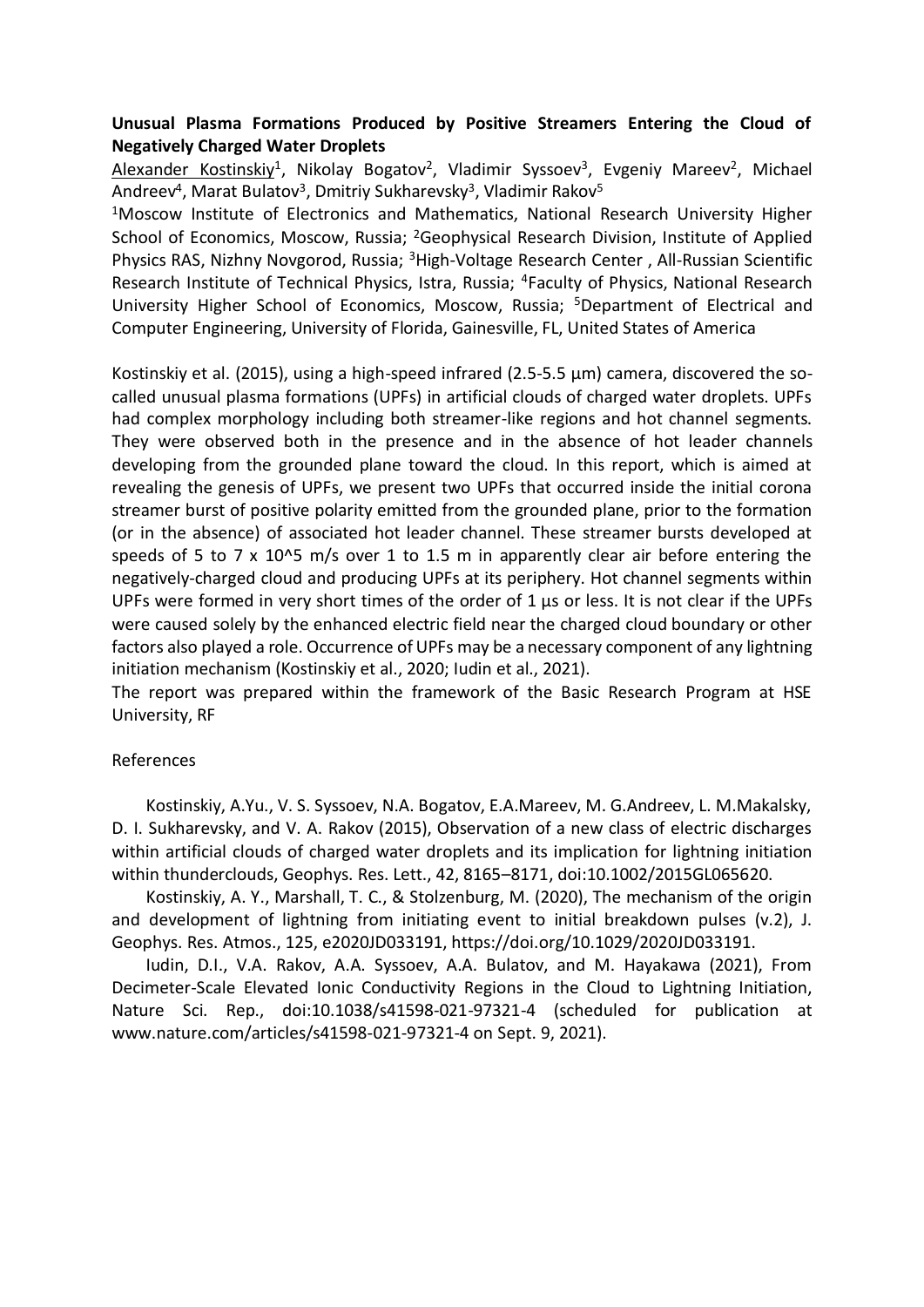# **Characteristic of Lightning Discharge With Extremely Long Channel in Winter Thunderstorm Season**

<u>Takahiro Tajiri</u><sup>1</sup>, Takeshi Morimoto<sup>2</sup>, Yoshitaka Nakamura<sup>3</sup>, Hideo Sakai<sup>4</sup>, Masahito Shimizu<sup>5</sup> <sup>1</sup>Electric Power Research and Development Center, Chubu Electric Power Co.,Inc, Nagoya, Japan; <sup>2</sup>Department of Electric and Electronic Engineering, Kindai University, Higashiosaka, Japan; <sup>3</sup>Department of Electrical Engineering, Kobe City College of Technology, Kobe, Japan; <sup>4</sup>Department of Earth Sciences, University of Toyama, Toyama, Japan; <sup>5</sup>Technology Planning Office, Chubu Electric Power Co.,Inc, Nagoya, Japan

Lightning discharge in Hokuriku region during winter thunderstorm season are remarkable phenomena in the world. It is known that the number of lightning strokes in winter is small, however they often causes damages the electric power facilities. It might mean that a large amount of charge is lowered to the ground by one lightning stroke.

We have installed LF band receivers around Toyama Bay to observe lightning discharges in winter thunderstorm season. The LF observation network consisted of 9 LF band receivers with the separation of tens kilometers can locate the radiation sources of the impulsive electric field change using the time-of-arrival method. The discharges with the channels of over 100 km were recognized in the observations by the LF network. These lightning flash have different characteristic from usual ones in winter thunderstorm season. Although, it is said that the number of lightning stroke in winter thunderstorm season is small, 3-22 strokes were detected by Lightning Location System (LLS) in these flashes having extremely long channels. The percentage of positive stroke in these discharge is about 60 %. The peak current value estimated by LLS of some strokes with the long channel exceeded 100 kA, though most of them were under 100 kA. The discharge with the long channels occur in the linear clouds developed parallel to the coast line of the coast line of the Sea of Japan. It is considered that discharge with the long channel was brought by large amount of charge distributed over a wide area in linear loud.

We considered on the charge distribution inside thundercloud from very long lightning channel development and the polarity of the stroke. Variety of LF pulses were observed associated with bidirectional leader, upward leader, and so on. In focusing on the channel development after stroke, the propagation speed of them were consistent with negative and positive leaders. It can be concluded that the charge region of positive and negative are alternately distributed in the horizontal direction in the thundercloud, and connected in succession with the lightning channel after return stroke. These process last for up to 700 ms, and large amount charge flow into the stroke point. From this result, it seems that lightning discharge with the long channel is related to lightning discharge that causes damages the electric power facilities in winter thunderstorm season.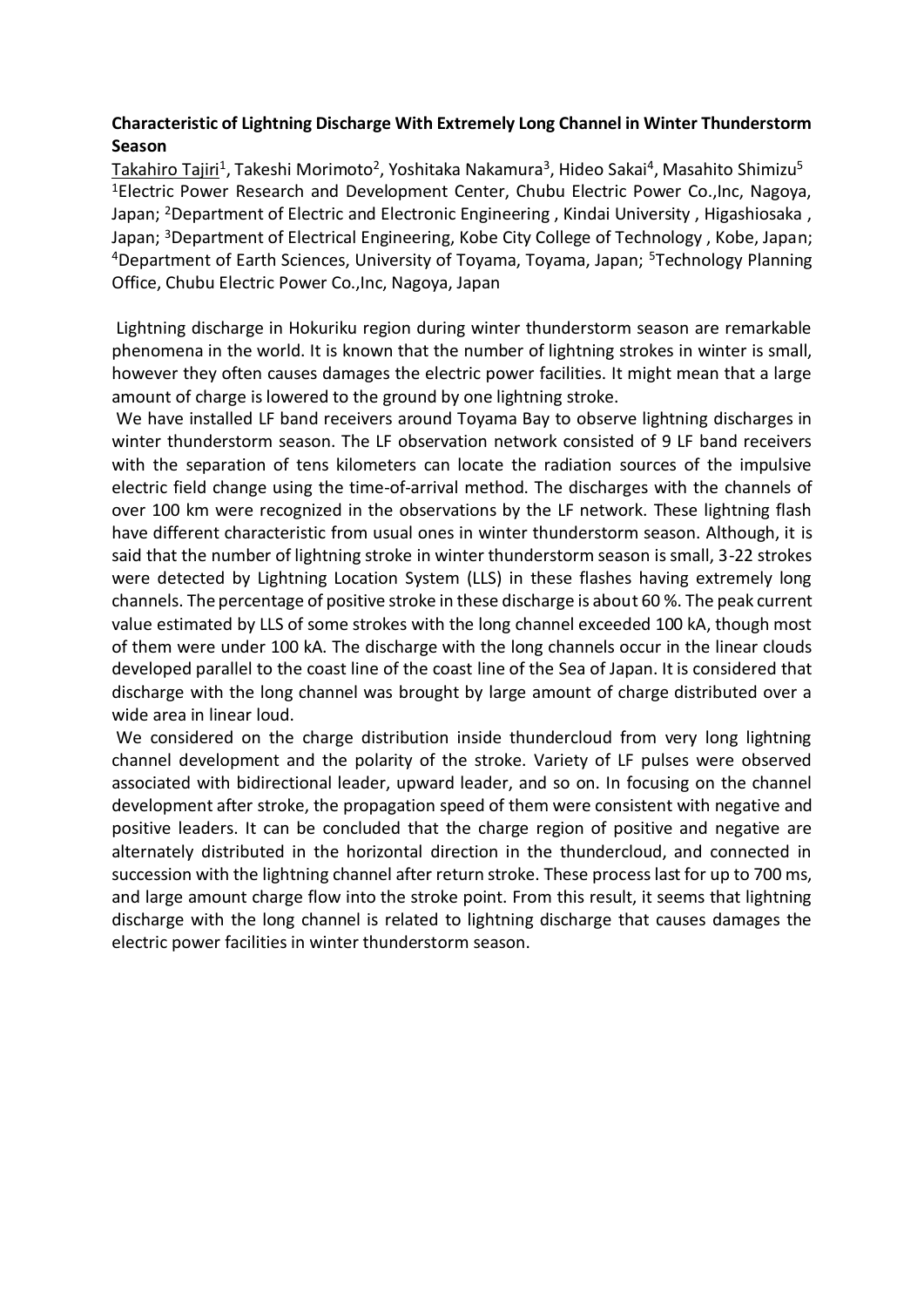#### **Lightning Classification Improvements for the Earth Networks Total Lightning Network**

Elizabeth Digangi<sup>1</sup>, Michael Stock<sup>1</sup>, Jeff Lapierre<sup>1</sup> <sup>1</sup>R&D, Earth Networks Inc., Germantown, MD, United States of America

Lightning strokes and pulses can be categorized into one of two very broad groups: those which connect to the ground and those which do not. The ability to distinguish between these categories from the sferic produced by the stroke is important because lightning that connects to the ground is far more likely to cause damage to structures or people than lightning that does not. Most classification algorithms consider various waveform parameters such as rise time and amplitude, and test the algorithm against ground truth data. There are a multitude of different ways to handle algorithm training, each with different strengths and weaknesses, but all of them are fundamentally limited by the breadth of the ground truth set. Ground truth lightning classification data is exceptionally laborious to collect, and frequently done by examining high speed video recordings of lightning flashes to identify strokes which connect to the ground.But there are two major issues with collecting ground truth data in this way. First, it only provides conclusive evidence that a given stroke connects to the ground, and is much less well-suited determining if a stroke does not connect to the ground. In the extreme case where no intra-cloud flashes are identified, the resulting ground truth set is incapable of providing a false alarm rate. Second, the data set is confined to the field of view of the camera, requiring the algorithm to assume lightning sferics are invariant over geography. In this presentation, we will show the results of training a classification algorithm against a vastly expanded ground truth set using manually classified lightning sferics. The manual classification methodology is only able to provide a classification if at least one sensor is close to the lightning flash, but it was also tested against video observations of lightning and found to be over 99% accurate. Importantly, we are also able to classify flashes in many regions of the world and expand our ground truth set from hundreds of strokes to tens of thousands of strokes. The ground truth set allows us to test our existing classification algorithm, as well as develop an improved algorithm which performs significantly better.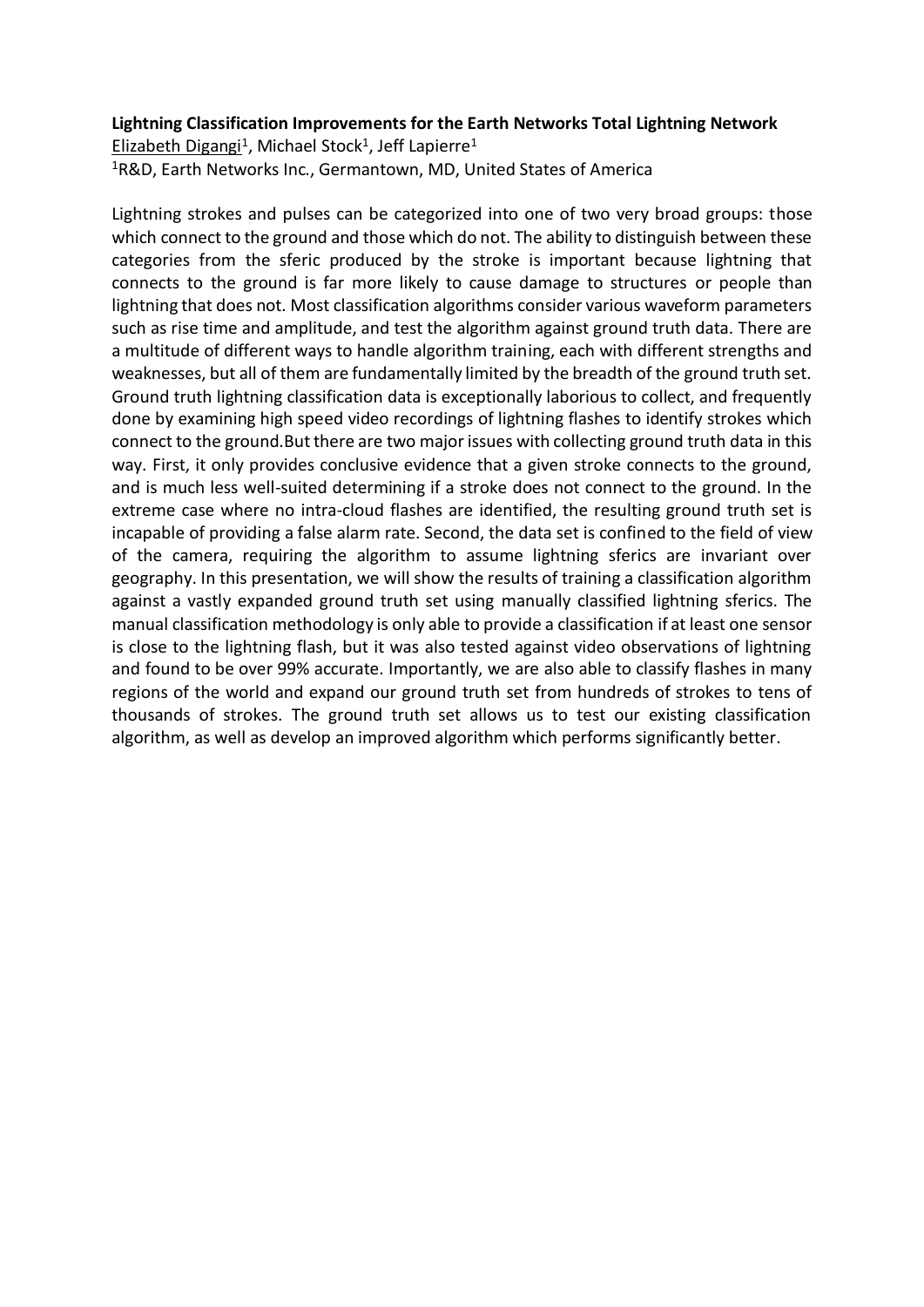#### **LEELA: the Met Offices Next Generation Lightning Location System**

Graeme Marlton<sup>1</sup>, Mike Potts<sup>1</sup>, Sue Twelves<sup>1</sup>, Stephen Prust<sup>1</sup>, Ed Stone<sup>1</sup>, Debbie O'Sullivan<sup>1</sup> <sup>1</sup>Observations R + D, Met Office, Exeter, United Kingdom

Lightning location information has a broad range of uses from Nowcasting through to aviation safety. Hence, the Met Office, based in the United Kingdom, has operated Lightning location systems since 1935. Here the Met Office's next generation VLF lightning location system: Lightning Electromagnetic Emission Location using Arrival time differencing LEELA is described. It is set to replace ATDnet, the Met Office's current operational system in 2022. LEELA features newly designed hardware and processing architecture, with a new novel technique to extract the sferics from the raw VLF data, and new fixing algorithms that improve location accuracy and detection efficiency over that of ATDnet. The night time issues from modal interference that ATDnet suffered from have been mitigated against and the night time performance of LEELA is improved. It will be shown that LEELA can provide lightning information over Europe, Africa, middle east and central America. In addition to this, the new processing architecture means that a near constant stream of VLF data is recorded and archived allowing investigations into sudden Ionospheric disturbances by observing changes in received power from VLF transmitters.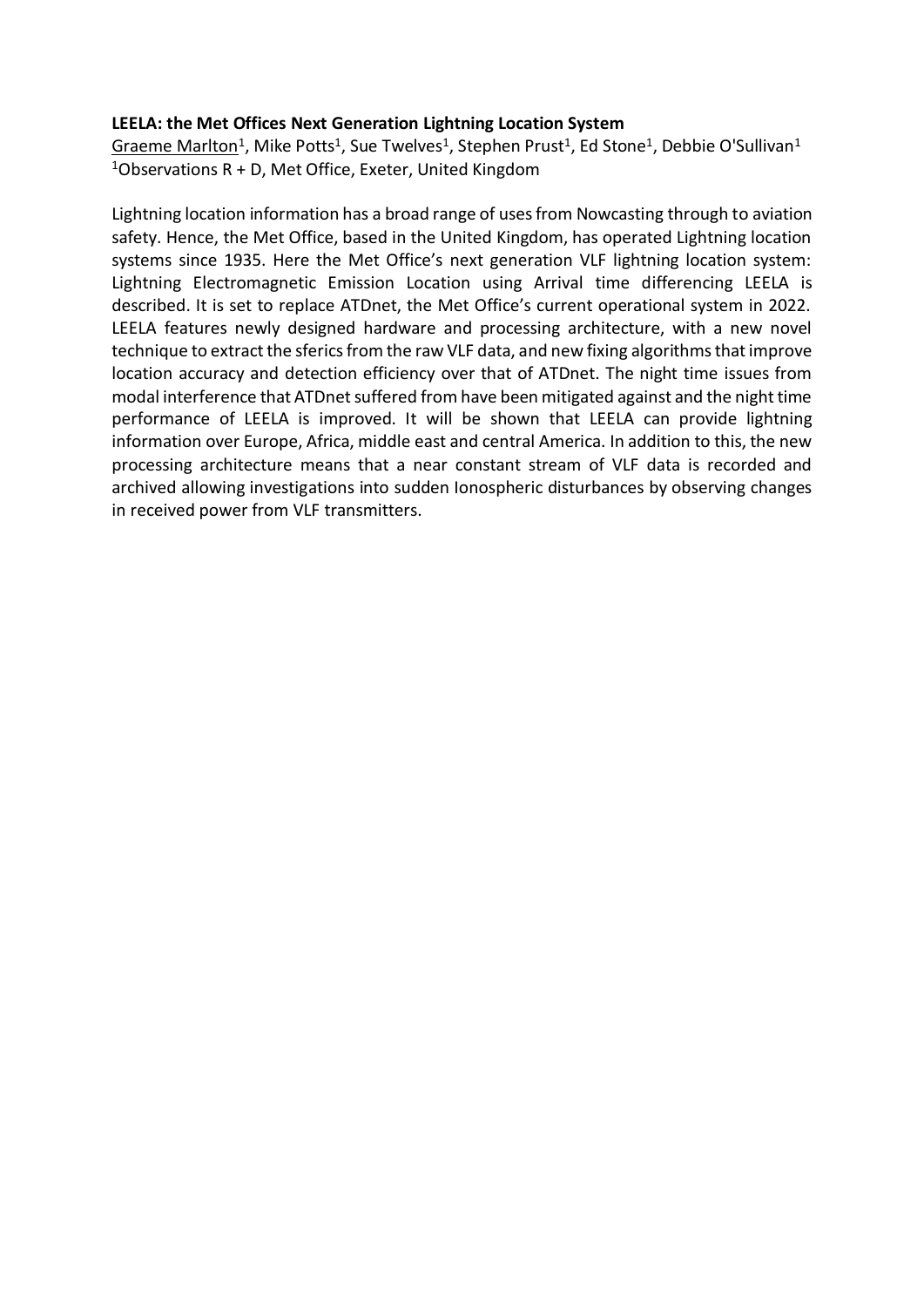### **Earth Networks Lightning Processor Update**

<u>Jeff Lapierre</u><sup>1</sup>, Michael Stock<sup>1</sup>, Elizabeth Digangi<sup>1</sup> <sup>1</sup>R&D, Earth Networks, Gaithersburg, United States of America

Global lightning location data has long been a critical tool for lightning research and safety. The Earth Networks Total Lightning Network (TLN) incorporates advanced lightning location technology delivering competitive lightning detection efficiency, location accuracy, and classification (intracloud vs cloud-to-ground). It consists of over 1800 wideband sensors deployed in 40+ countries to detect lightning and generate real-time localized storm alerts. TLN is constantly evolving through network expansion, as well as hardware and software development. In this presentation, we will cover some of the recent advances to the TLN processor. New upgrades to the lightning location algorithm have increased the detection efficiency, location accuracy, and classification accuracy of the network. Globally, TLN is locating approximately 50% more pulses than it was before. In moderately remote regions of the world, performance gains can be higher. For extremely remote regions including the deep oceans, TLN continues to use WWLLN data which has been further enhanced through the raw sensor signals of approximately 200 TLN sensors. However, how this data is incorporated has been changed, leading to significantly reduced false alarm rates in some regions. Location accuracy was improved by developing a new propagation model for signals produced by lightning, resulting in a reduction in location error by as much as a factor of 2. As a result of the improved location accuracy, as well as enhancements to the false alarms rates, there is improved clustering of lightning, which directly impacts downstream products such as lightning alerting and Dangerous Thunderstorm Alerts.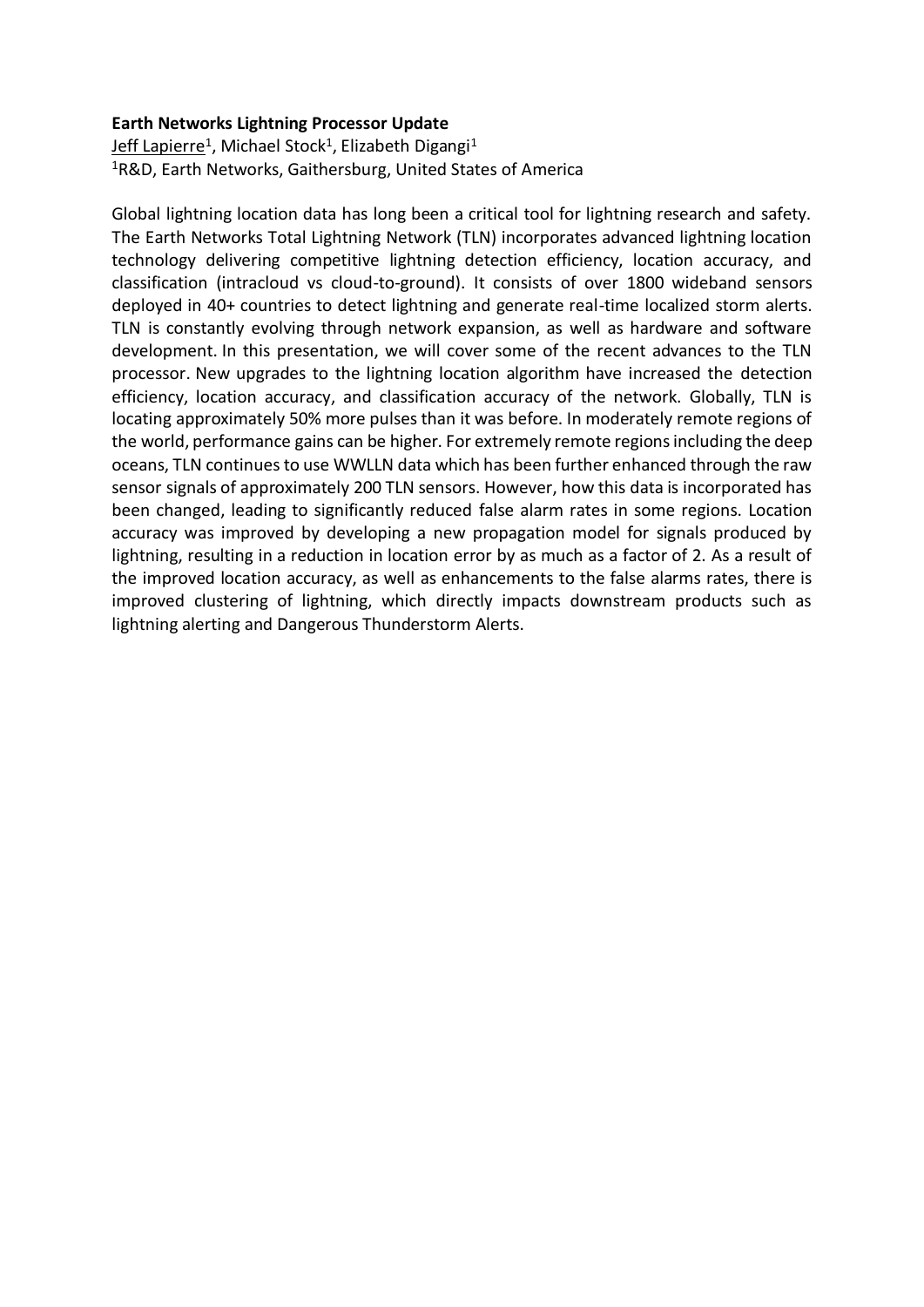## **ACLENet - Leading the Developing World to Lightning Safety**

Mary Ann Cooper<sup>1</sup>, Ronald L. Holle<sup>2</sup>, Daile Zhang<sup>3</sup>

<sup>1</sup>Injury Prevention, ACLENet, Chicago, IL, USA; <sup>2</sup>Injury Demographics, Holle Meteorology and Photography, Oro Valley, AZ, United States of America; <sup>3</sup>ESSIC, University of Maryland, College Park, MD, United States of America

ACLENet, the African Centres for Lightning and Electromagnetics Network, is dedicated to decreasing deaths, injuries, and property damage from lightning across Africa. Founded in 2014 and incorporated in 2016 as a nonprofit (NGO) in both the United States and Uganda, ACLENet has been working not only in Uganda to save lives, but also with lightning safety advocates on six continents to encourage and mentor lightning safety and injury prevention programs worldwide.

Globally, thousands of people die, are injured, or suffer property damage from lightning ever year, mostly in the developing world where 70% of the world's population live. Lightning is the most common weather threat to life encountered by people worldwide, often on a daily basis and often without the ready availability of safe areas where they can avoid injury or the knowledge of individual behaviors they can use to prevent injury. Thankfully, in 2018 the World Health Organization (WHO) included lightning as a disaster, defined as 'an occurrence disrupting the normal conditions of existence and causing a level of suffering that exceeds the capacity of adjustment of the affected community.' While this is encouraging, the reality is that disaster 'management' in most countries is really disaster 'response' rather than disaster prevention or preparedness. The World Meteorological Organization lags the WHO but is showing more willingness to include lightning as a disaster recently.

Excellent lightning protection (LP) and safety standards have been developed, but they are almost always too expensive for more than 2/3 of the world's population to afford. Unfortunately, the developing world's people are more likely to encounter 'non-standard lightning protection,' either because of ignorance of the standards, false assumptions about lightning's phenomenology, simple greed, convenience, or unavailability and expense of acceptable LP materials locally. Many cultures also have beliefs and folklore that include witches, curses, and gods involved in lightning which discourage reporting of lightning incidents, making it difficult to collect a good database on injuries, deaths, and property damage.

ACLENet and SALNet (South Asia Lightning Network), along with many academics, professional lightning protection experts, researchers, and others are trying to change this by doing public and professional education, sometimes commemorating 28 June, International Lightning Safety Day, a day in 2011 when one lighting strike to a school in Uganda killed 18 children and injured 38, the second highest death toll from lightning ever recorded. Multidisciplinary teams have been formed and most lightning safety advocates willingly share resources, knowledge, and educational materials with colleagues and citizens worldwide. Several virtual conferences have been held over the past year which are readily available online so that all may benefit.

Few lightning safety advocacy programs receive government funding. ACLENet is totally supported by donations and grants and receives no government support at this time. ACLENet's other activities include lightning protection of African schools, public education, working with governments and teachers, and research and investigation of lightning mass casualty incidents as funding allows.